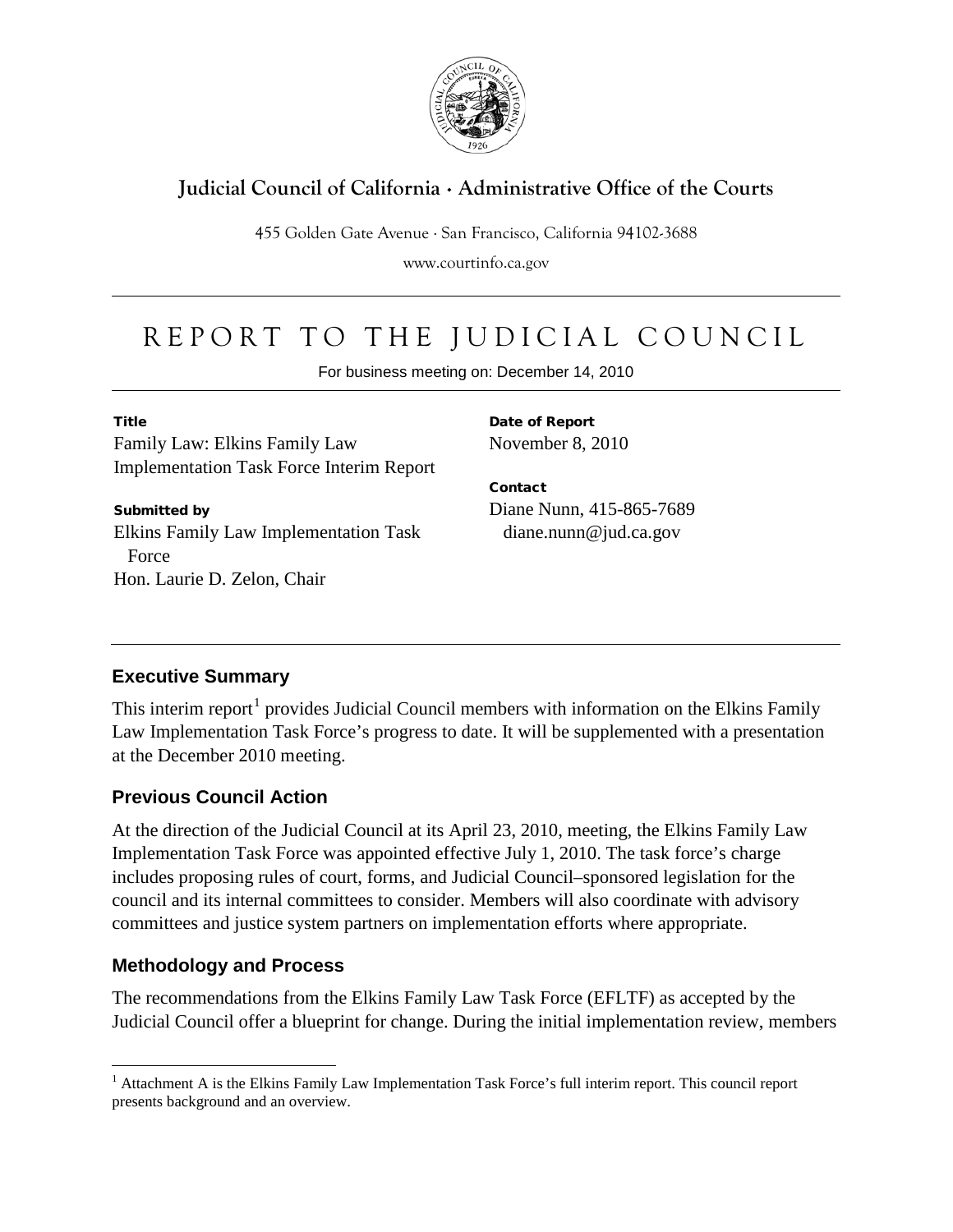carefully considered which recommendations might be accomplished in a shorter time frame and with fewer resources and which may need to be implemented in the future or over time because of current fiscal limitations or the need for changes in statutes or court rules.

Implementation Task Force members, also mindful of the unprecedented fiscal challenges California faces today, recognize that while current budget constraints may delay adding new resources, all recommendations should nonetheless be prepared for implementation. They also believe that implementing the recommendations will significantly improve access to justice for those families that must come to court to resolve their disputes.

The Implementation Task Force held its first in-person meeting on October 12, 2010, in San Francisco. Members began by establishing four working groups: Rules and Forms, Judicial Branch and Litigant Education, Process and System Improvement, and Research and Workload Data. Each working group reviewed the more than 200 recommendations developed by the EFLTF and identified ways to support or promote implementation. Efforts in each of these areas are described below. More detailed descriptions, in which action steps have been undertaken with respect to specific recommendations, appear in Attachment A.

At the same time implementation efforts were initiated, the California Legislature developed two pieces of legislation that include aspects of work undertaken by the EFLTF: Assembly Bill 939 (Assembly Committee on Judiciary, Stats. 2010, ch. 352) and Assembly Bill 1050 (Ma; Stats. 2010, ch. 187). AB 939 includes a variety of family law reforms and addresses case management, live testimony, attorney fees, sharing of information about children and families who have had contact with child welfare, and the responsibilities of minor's counsel. AB 1050 addresses children's participation in the family court process, including the expectation that children age 14 and up who want to testify in family court will be heard unless the court states reasons why their testimony should not be taken. Both bills received Judicial Council support, were signed by the Governor, and will require development of rules and forms effective January 1, 2012. The Implementation Task Force is working closely with members of the Family and Juvenile Law Advisory Committee and other advisory groups to coordinate and develop these proposals. Specific aspects of how both pieces of legislation further the Implementation Task Force's goals are noted in Attachment A under "Action Steps."

#### **Rules and Forms working group**

The Supreme Court in *Elkins v. Superior Court* (2007) 41 Cal.4th 1337 [163 P.3d.160] suggested that the Judicial Council establish a task force that "might wish to consider proposals for adoption of new rules of court establishing statewide rules of practice and procedure for fair and expeditious proceedings in family law, from the initiation of an action to postjudgment motions. Special care might be taken to accommodate self-represented litigants. Proposed rules could be written in a manner easy for laypersons to follow, be economical to comply with, and ensure that a litigant be afforded a satisfactory opportunity to present his or her case to the court" (footnote 20). Efforts are under way to develop this comprehensive proposal for the council's consideration. The draft is scheduled to circulate for comment in spring 2011.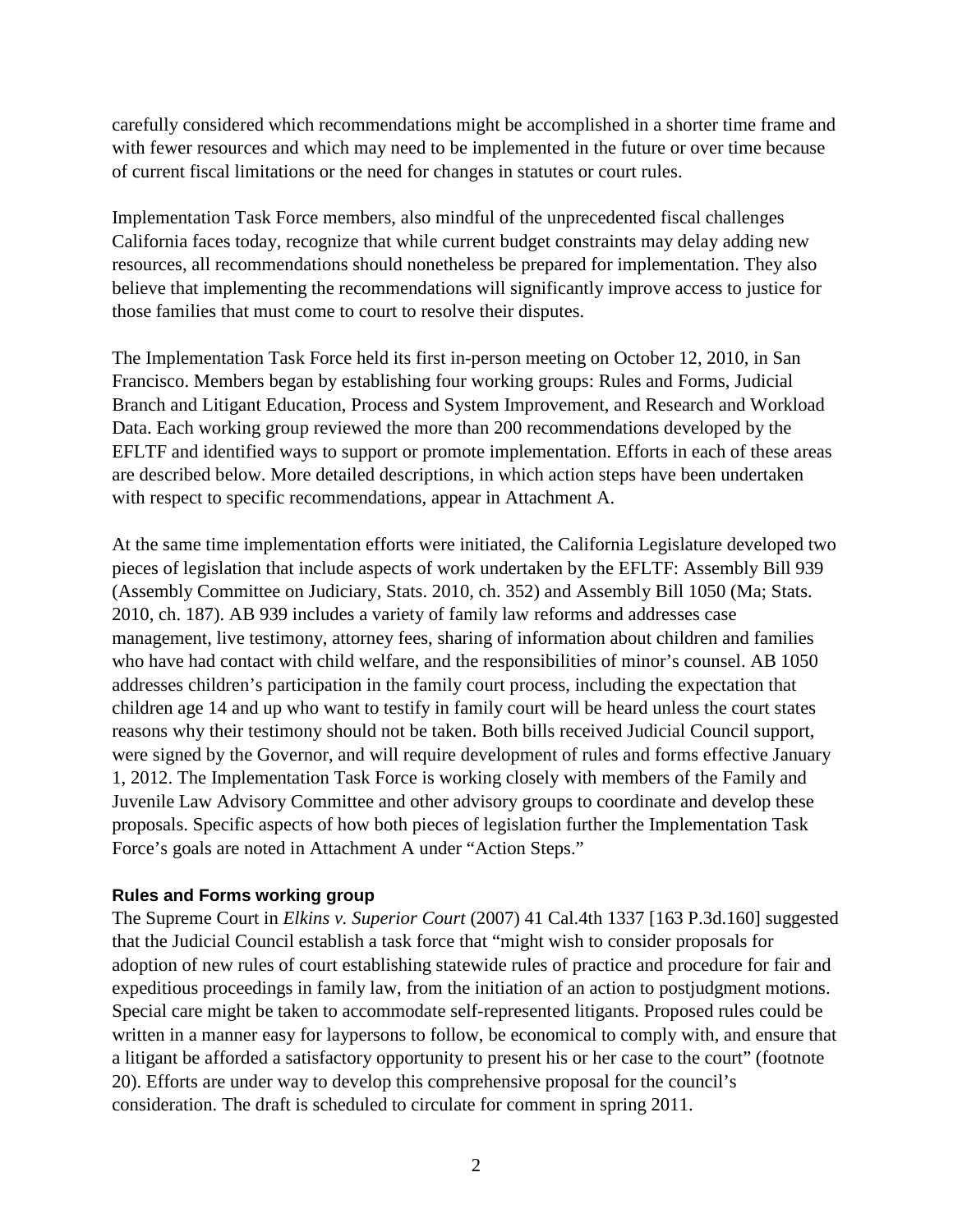The EFLTF made a number of suggestions, which are being incorporated into the draft. Legislative mandates related to the work of the task force are also being incorporated into the proposed rules. Drafting of these proposed rules includes careful consideration of which civil rules might be appropriate for family practice and procedure, as well as review of existing local rules to determine if they might be proposed for statewide application.

The Rules and Forms working group is also working with the Family and Juvenile Law Advisory Committee on the forms required by AB 939 including a request for attorney fees, revised summary dissolution forms and new domestic violence forms. It plans to begin the process of reviewing all family law forms once the work to revise the rules of court and meet statutory requirements is complete.

#### **Judicial Branch and Litigant Education working group**

Implementation of many of the EFLTF recommendations began with education for a wide variety of audiences within the judicial branch, including judicial officers and staff, both about the recommendations themselves and about specific content areas prioritized by the initial task force. A significant amount of education was conducted throughout the process of developing the recommendations during 2009 and early 2010 as members met with organizations, court leadership, and the public to discuss family law generally and specific concerns and ideas for change. This outreach to and extensive participation from advisory groups, attorneys, courts, and the public benefited the task force in its development of recommendations. It also generated interest in the work of the task force and enabled implementation efforts to begin almost immediately following the council's acceptance of the recommendations in April 2010.

In May 2010, several presentations were provided by staff and task force members to attorneys, including the Northern California Chapter of the American Academy of Matrimonial Lawyers, identifying areas in which the bar might most effectively participate in implementation. The Beyond the Bench Conference in June 2010 began with a family and juvenile law summit that included discussions by local court teams on recommendations from the EFLTF and the California Blue Ribbon Commission on Children in Foster Care. Participants discussed how to implement the recommendations regarding case management, how to incorporate children's voices and live testimony in family law, and how to effectively coordinate with child welfare to address children's safety. Workshops at the conference also covered children's participation, case management, minor's counsel, and other issues identified as key for judicial education.

In addition to this early opportunity to provide education for both family court staff and judicial officers, the Center for Judicial Education and Research (CJER), Administrative Office of the Courts (AOC), incorporated the EFLTF recommendations into its educational program planning for family law judicial officers. The work undertaken by CJER staff and judicial leadership has enabled the branch to quickly provide education on issues ranging from calendar management to children's voices and the role of minor's counsel to judicial officers statewide. The Implementation Task Force works closely with the CJER Family Law Education Committee. Its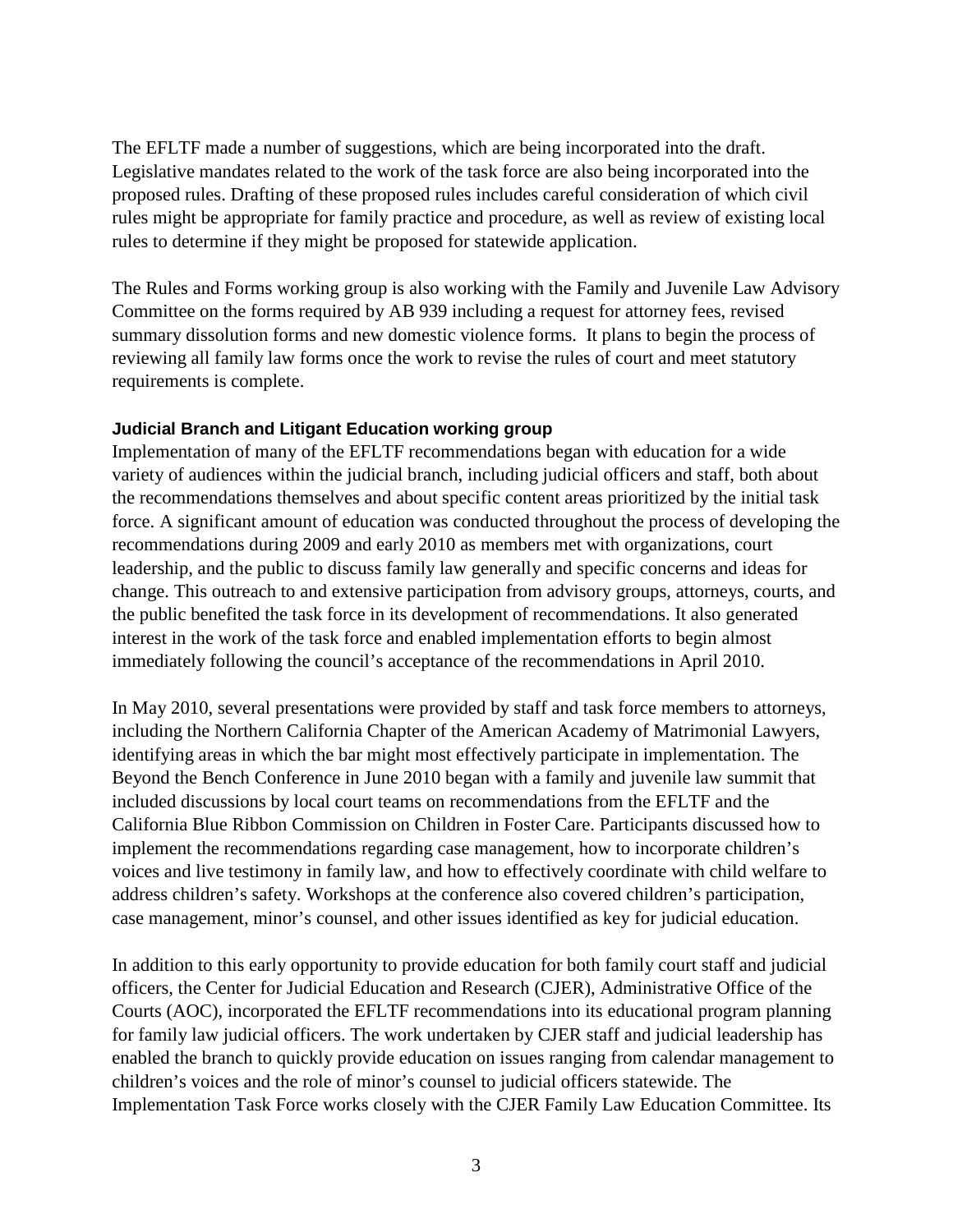members and staff have had the opportunity to serve as faculty and assist in curricula development.

In another collaborative effort involving members of the Implementation Task Force, throughout fall 2010, seven regional trainings were provided for family law judicial officers and courtconnected child custody mediators and evaluators on issues addressed in the recommendations. Workshops included education on domestic violence and children's participation, another effective way of providing information to family law judicial officers and staff about key task force recommendations and new legislation that affects their work and the branch.

Plans are ongoing to provide education programs for the judicial branch in spring 2011. The programs will cover areas recommended in the EFLTF final report.

Staff and Implementation Task Force members have also worked closely with the State Bar and members of the Family Law Executive Committee (FLEXCOM) to support development and availability of educational programs for attorneys.

Efforts are under way to coordinate development of education on family law for the public generally and for self-represented litigants in particular. Development of information sheets explaining various family law processes and a comprehensive update and redesign of the selfhelp website have also been undertaken with input from Implementation Task Force members.

#### **Process and System Improvement working group**

The Process and System Improvement working group is working to identify effective and efficient processes and procedures to implement many of the EFLTF recommendations. The group will be addressing topics that include case management in family law, domestic violence, effective management of hearings and trials, family court operations, simplification of process and procedure, and assistance to self-represented litigants.

The group has been consulting with leadership and staff in local family law courts in California to identify effective practices and measure the workload impact of these best practices. Currently, staff members are working to evaluate the resource impact of the effective practices that have been identified to date. They have completed site visits to 13 different courts to gather data for this workload assessment and are analyzing this data.

The group is presently working on drafting a statewide rule for family law case management to be proposed for circulation in the spring 2011 cycle. Additionally, a focus group of court operations staff, self-help attorneys, and judicial officers are meeting in November 2010 to draft a statewide standardized procedure for simplifying the processing of default and uncontested paperwork in family law.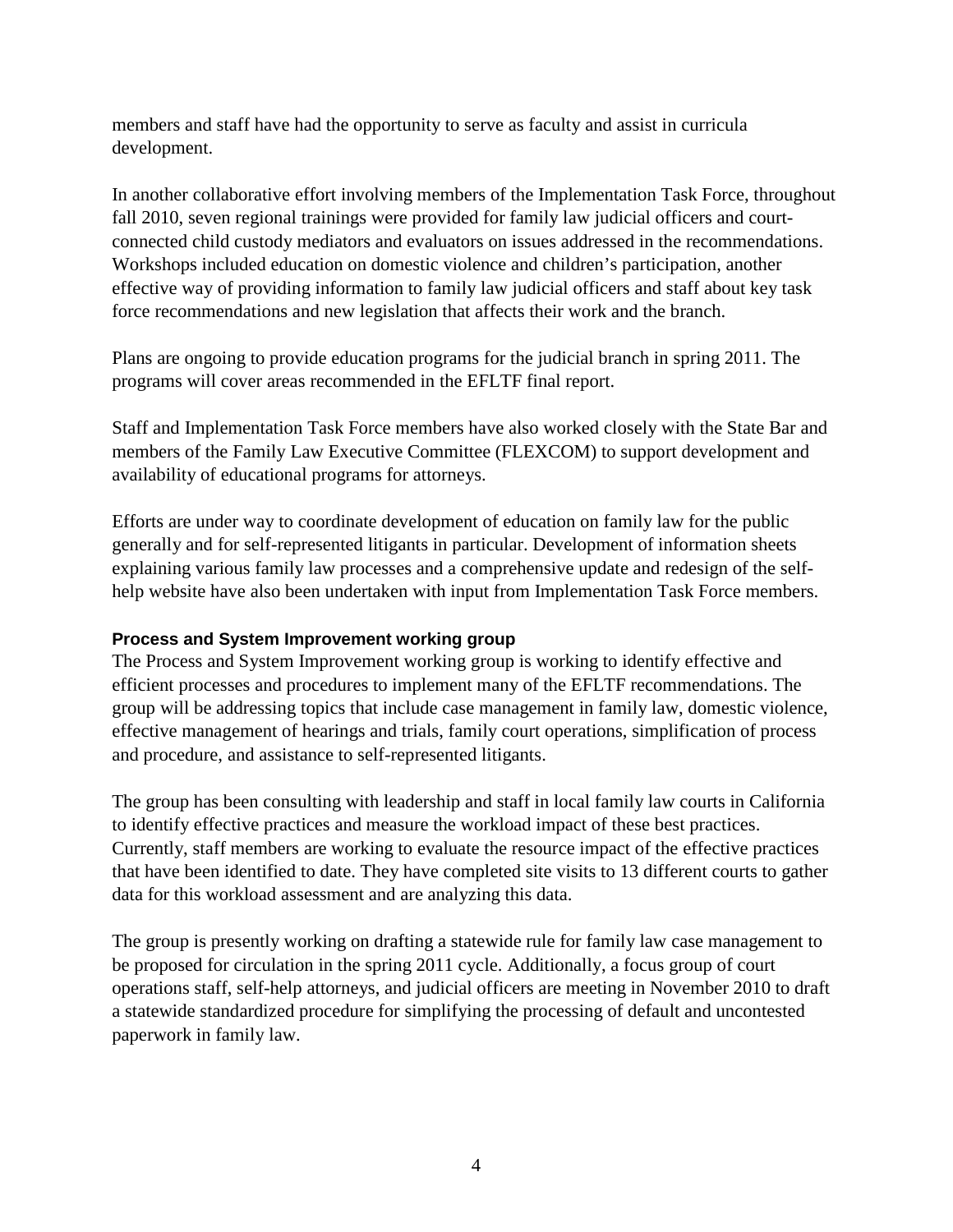#### **Research and Workload Data working group**

The Research and Workload Data working group has identified several current AOC research efforts that are either directly or indirectly related to the EFLTF's recommendations and may be leveraged for implementation efforts.

The Judicial Needs Assessment and Staff Workload Study (also known as the Resource Allocation Study), headed by the AOC's Office of Court Research are currently being updated. A CFCC researcher for the task force and a colleague are staffing the project to ensure that the studies capture important components of family law workload, including those reflected in the Elkins recommendations. In addition, two task force members are on the SB 56 Working Group, the advisory body for the studies. Data collection for the judicial needs assessment was completed in May 2010 and for the staff workload study will be completed in November 2010. Following data analysis, testing, and adjustment, the final models will be released in early 2012.

The data gathered through the judicial needs assessment and the trial court staffing study will assist courts in making allocations of judicial and staff resources that are more closely aligned with the workload necessary to process family law cases effectively. CFCC research staff are exploring ways to use the data to provide technical assistance to courts that wish to examine their resource allocation.

One limitation of these studies is that they capture current family law practices and, to the extent that study courts have not yet implemented task force recommendations, do not reflect the judicial and staff resources necessary to handle family law cases more effectively. The AOC, with strong collaboration from the trial courts, has undertaken a separate workload study to better understand the resources required to implement effective family law practices such as those recommended by the task force. The results of this best practices workload study are anticipated in early 2011.

CFCC research staff and subject matter experts have worked to develop family law management reports that will be available to all courts through the California Court Case Management System (CCMS) V4 Statewide Reporting Data Warehouse. Although implementation of CCMS has been delayed, CFCC is working with one and possibly two counties to pilot-test management reports and other related measures of family law caseload and caseflow. Collection of these data, which will be available in early 2011, will inform the implementation of multiple recommendations, including basic statewide reporting and the development of performance measures and time standards.

#### **Technical Assistance**

In addition to the work of task force members, AOC family law staff members have been providing technical assistance to the courts as they work on implementation efforts at the local level. Such assistance has included identifying the impact from AB 939 and possible approaches to developing case management procedures and assistance by considering how children might be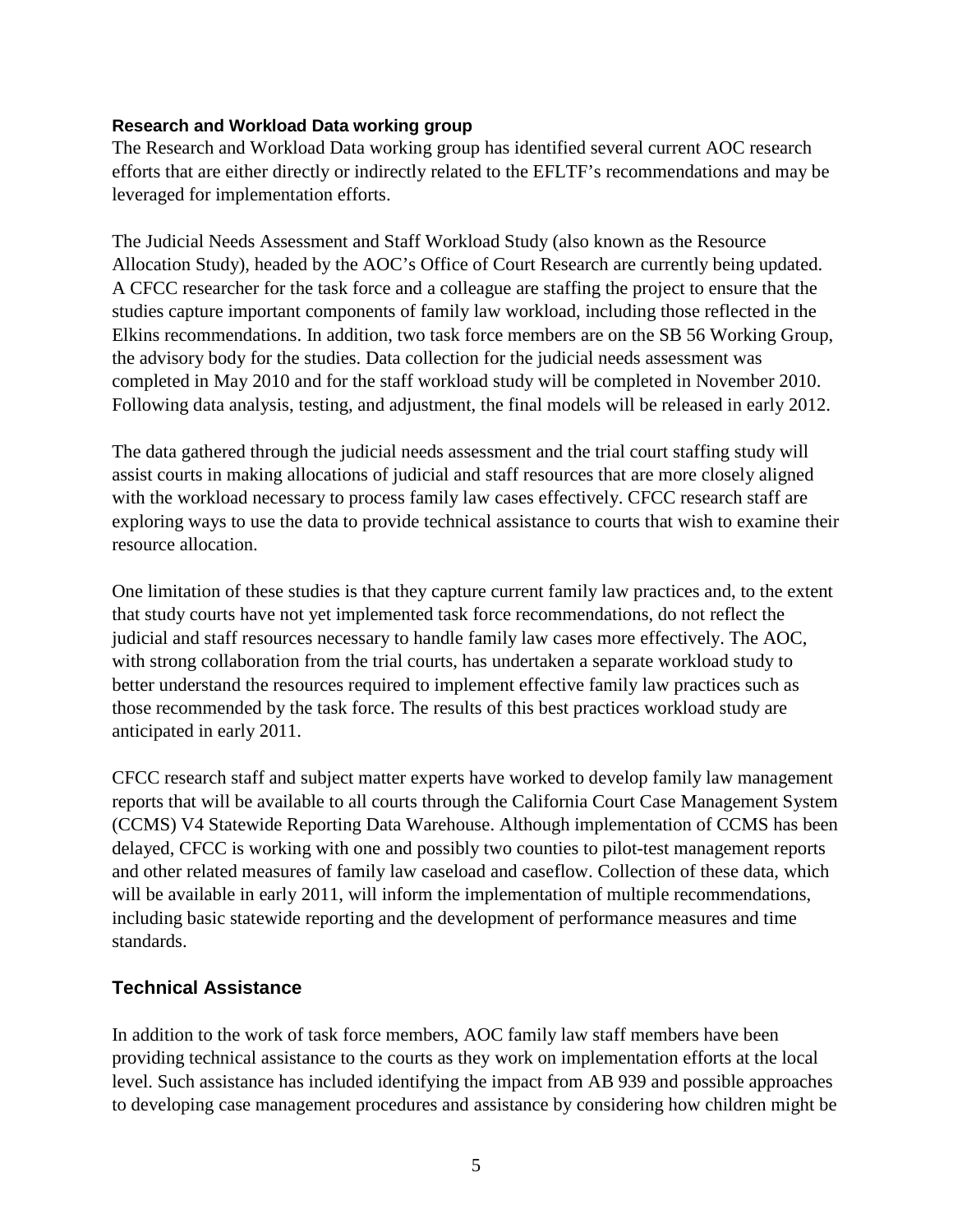involved in family law processes. As the work of the task force continues, this type of assistance will likely be ongoing so that courts with differing resource needs and experiences might benefit from learning about the implementation efforts of other courts.

## **Next Steps**

The Implementation Task Force will hold its next meeting in January or February 2011 and continue collaborating with related advisory groups and justice system partners on implementation through development of rules and forms, education, system improvements, and data collection. In an ongoing effort to include the branch in implementation plans, the Implementation Task Force will work with the Judicial Council and court leadership throughout the state and will provide updates as it develops implementation plans.

## **Attachment**

1. Attachment A: Action steps from the Elkins Family Law Task Force recommendations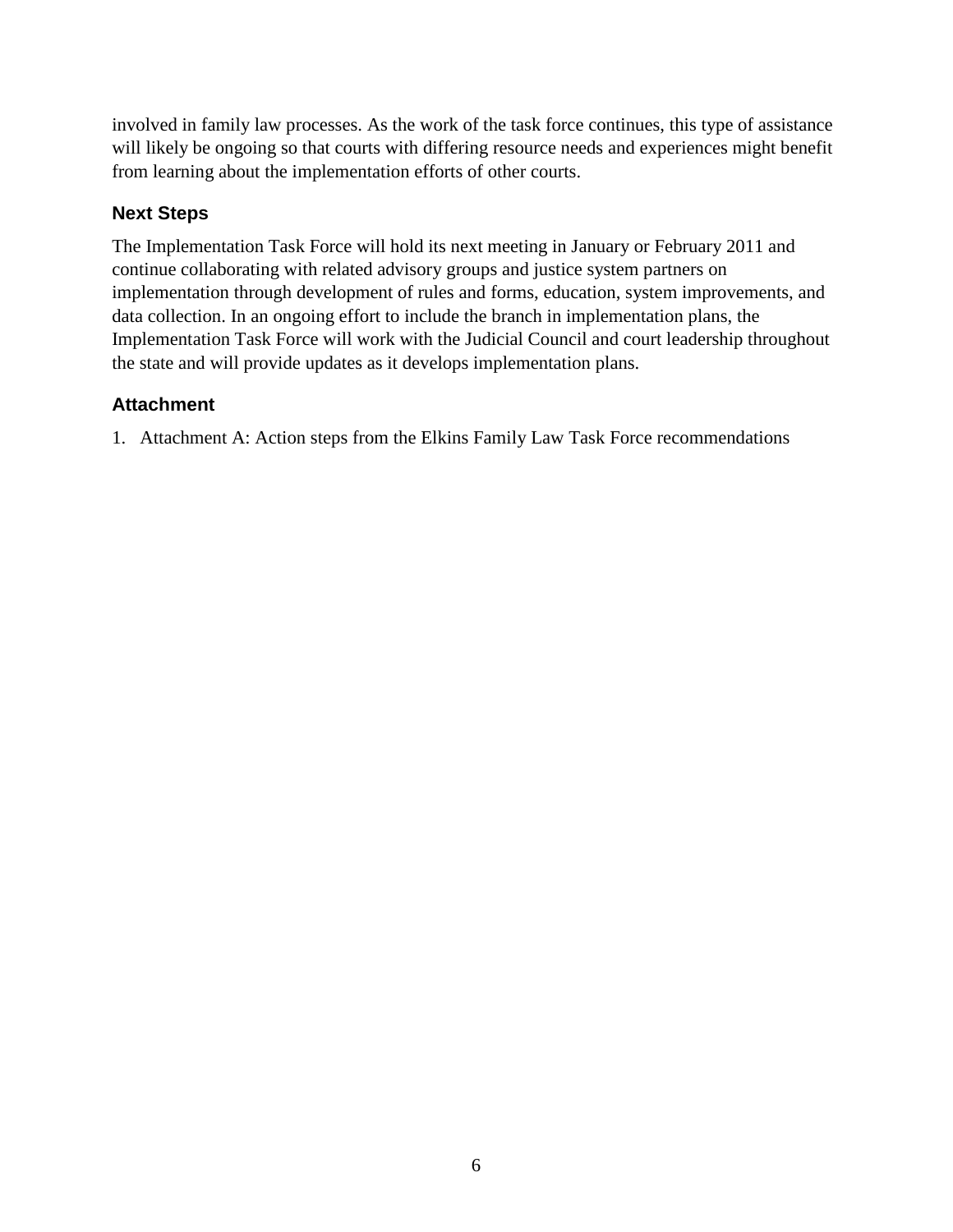

**JUDICIAL COUNCIL** OF CALIFORNIA

**ADMINISTRATIVE OFFICE** OF THE COURTS

# **Action Steps From the Elkins Family Law Task Force Recommendations**

The Elkins Family Law Task Force (EFLTF) provided the council more than 200 recommendations divided into five key areas:

- I. Efficient and Effective Procedures to Help Ensure Justice, Fairness, Due Process, and Safety
- II. More Effective Child Custody Procedures for a Better Court Experience for Families and Children
- III. Ensuring Meaningful Access to Justice for All Litigants
- IV. Enhancing the Status of, and Respect for, Family Law Litigants and the Family Law Process Through Judicial Leadership
- V. Laying the Foundation for Future Innovation

This attachment sets out action steps taken as of November 2010 in each of these key areas.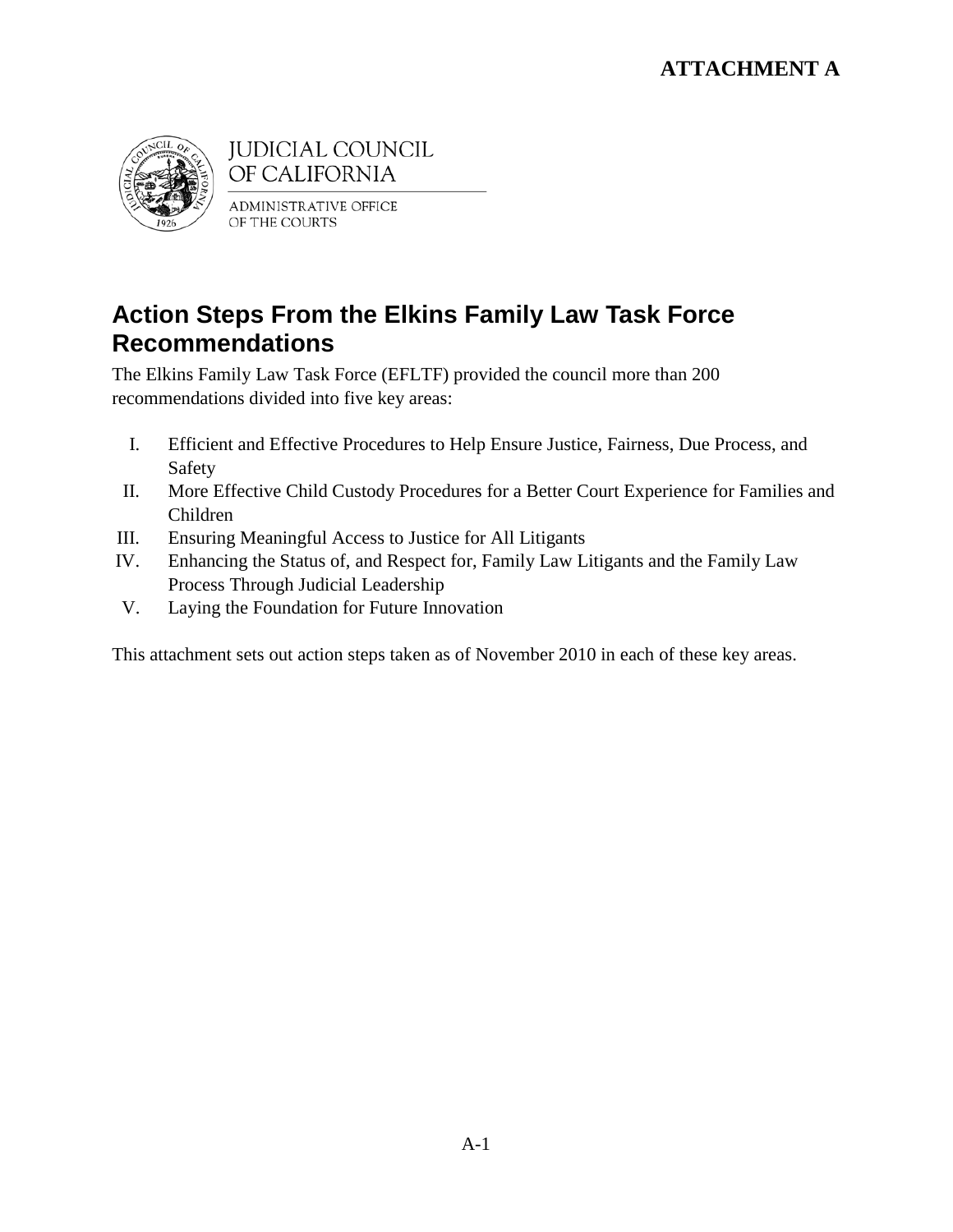# **I. Efficient and Effective Procedures to Help Ensure Justice, Fairness, Due Process, and Safety**

## **Helping People Navigate the Family Court Through Caseflow Management**

Family law cases involve an extraordinary range of issues, from the simplest, most uncontested case with no children and no property to cases involving complex legal issues, highly personal and difficult conflicts over children, or serious issues of domestic violence or child safety. Unlike general civil, complex civil, juvenile, probate, mental health, or criminal cases, family law is the last general jurisdiction case type in California that has not provided a procedure for the fair, timely, and efficient disposition of a case. Recommendations in this section address providing case management opportunities for family law litigants and the family court greater flexibility in developing case management approaches that allow for more effective calendar management.

## *Action Steps*

- $\checkmark$  AB 939, effective January 1, 2011, provides for case management as "family centered" case resolution," without stipulation, creating the legislative change necessary to fully implement case management in family law.
- $\checkmark$  Administrative Office of the Courts (AOC) conducted court site visits through 2010 to identify best practices and provide technical assistance to courts implementing caseflow management approaches.
- $\checkmark$  Drafting of legislatively mandated rules of court on case management in family law is in progress and is proposed for circulation during spring 2011, for an effective date of January 1, 2012.
- $\checkmark$  The Center for Judicial Education and Research (CJER) has been integrating recommendations on caseflow management into its planning implementation for training of judicial officers.

## **Preserving the Right to Present Live Testimony at Hearings**

The EFLTF recognized that many overburdened family courts appeared to have responded to the press of business by essentially prohibiting the right to present live testimony at all hearings on an order to show cause or noticed motion, regardless of the issues involved. Recommendations in this section addressed that and related concerns, acknowledging that live testimony enhances the court's ability to make critical determinations regarding credibility when written declarations submitted to the court contain conflicting facts and hearsay statements.

## *Action Steps*

 $\checkmark$  AB 939, effective January 1, 2011, provides for a presumption of live testimony in all family law matters and directs the Judicial Council to develop rules regarding good cause exceptions to that requirement.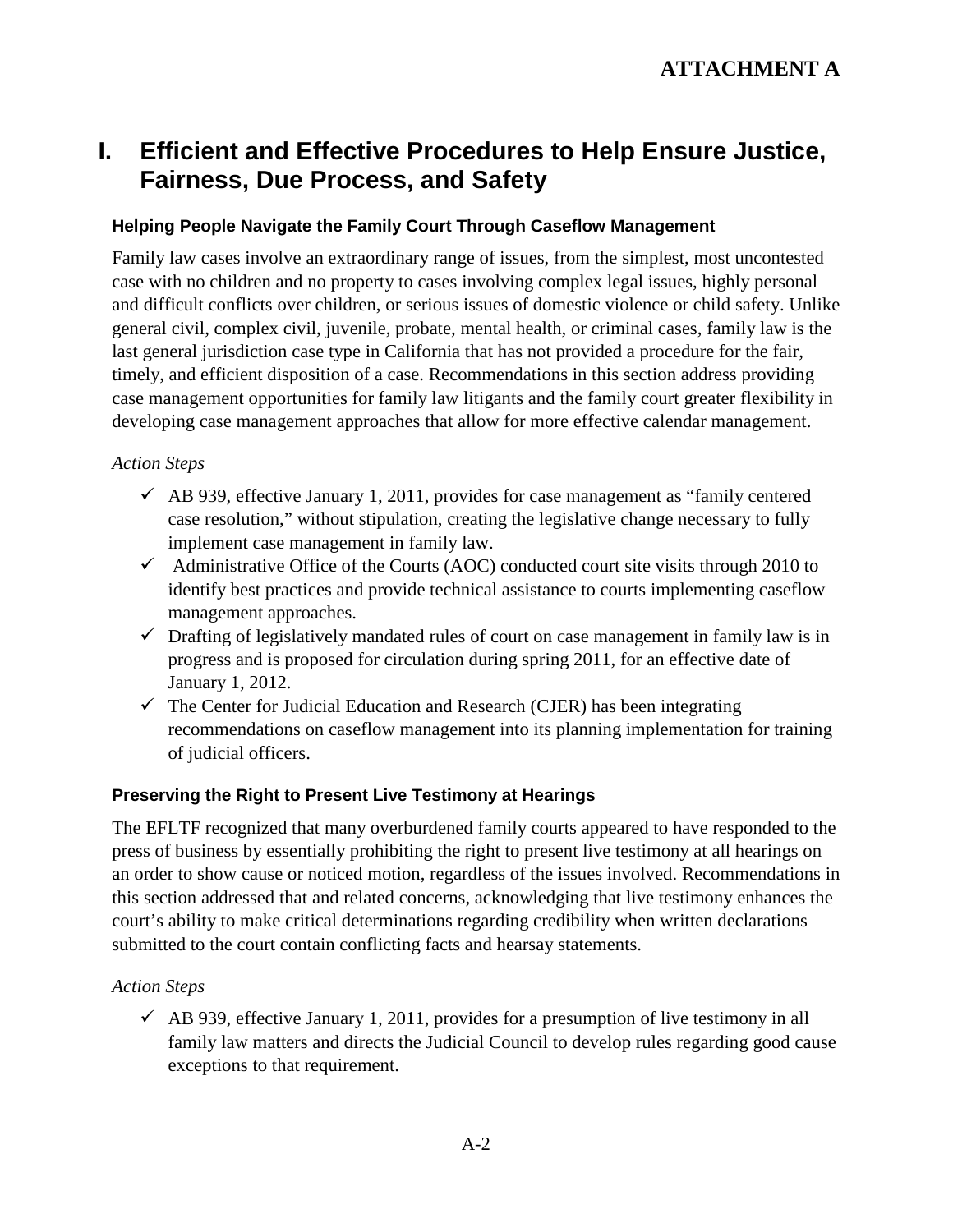- $\checkmark$  Draft rules of court are in process and will be proposed to the council's Rules and Projects Committee for its consideration for circulation in the winter cycle, for an effective date of July 1, 2011, so as to provide more immediate direction and assistance for the courts.
- $\checkmark$  CJER education programs for judicial officers, including the Family Law Institute in 2011 and overview courses in 2010 and 2011, include content on how to effectively meet these requirements.

## **Providing Clear Guidance Through Rules of Court**

The Elkins Family Law Task Force recommendations noted the importance of courts' ensuring that all family law litigants are similarly treated and afforded meaningful access to justice. To do so requires consistent rules about what is expected in court.

#### *Action Steps*

- $\checkmark$  Revision of statewide rules of court for family law is under way, with proposal slated to be presented to the council's Rules and Projects Committee for circulation in the spring cycle for an effective date of January 1, 2012.
- $\checkmark$  Family and Juvenile Law Advisory Committee is coordinating with staff to work on civil rules to avoid unnecessary duplication and identify areas where civil and family law might be appropriately similar or different.

### **Streamlining Family Law Forms and Procedures**

The standardization of forms statewide has provided a framework for some basic uniform procedures in family court processing; however, the number, variety, and complexity of forms have increased dramatically over time. The EFLTF noted that an important goal of the family court should be to identify those tasks and ensure that attorneys and self-represented litigants are not burdened with unnecessarily bureaucratic processing steps or paperwork.

- $\checkmark$  AB 939 made a number of changes recommended by the EFLTF to the summary dissolution process. A proposal is under way to incorporate those changes as of January 1, 2012.
- $\checkmark$  AB 939 also made changes to clarify service requirements on certain postjudgment motions as recommended by the EFLTF. Rules and a form to respond to those changes are being drafted to go into effect January 1, 2012.
- Work has begun on a comprehensive *Request for Order* form, which is designed to simplify the process to request a hearing.
- $\checkmark$  Commonly used family law Judicial Council forms are being translated into Spanish to be posted online by January 1, 2011.
- $\checkmark$  AOC staff is collecting declaration templates from local courts and self-help centers to design template formats that will help litigants provide relevant and admissible information to the court.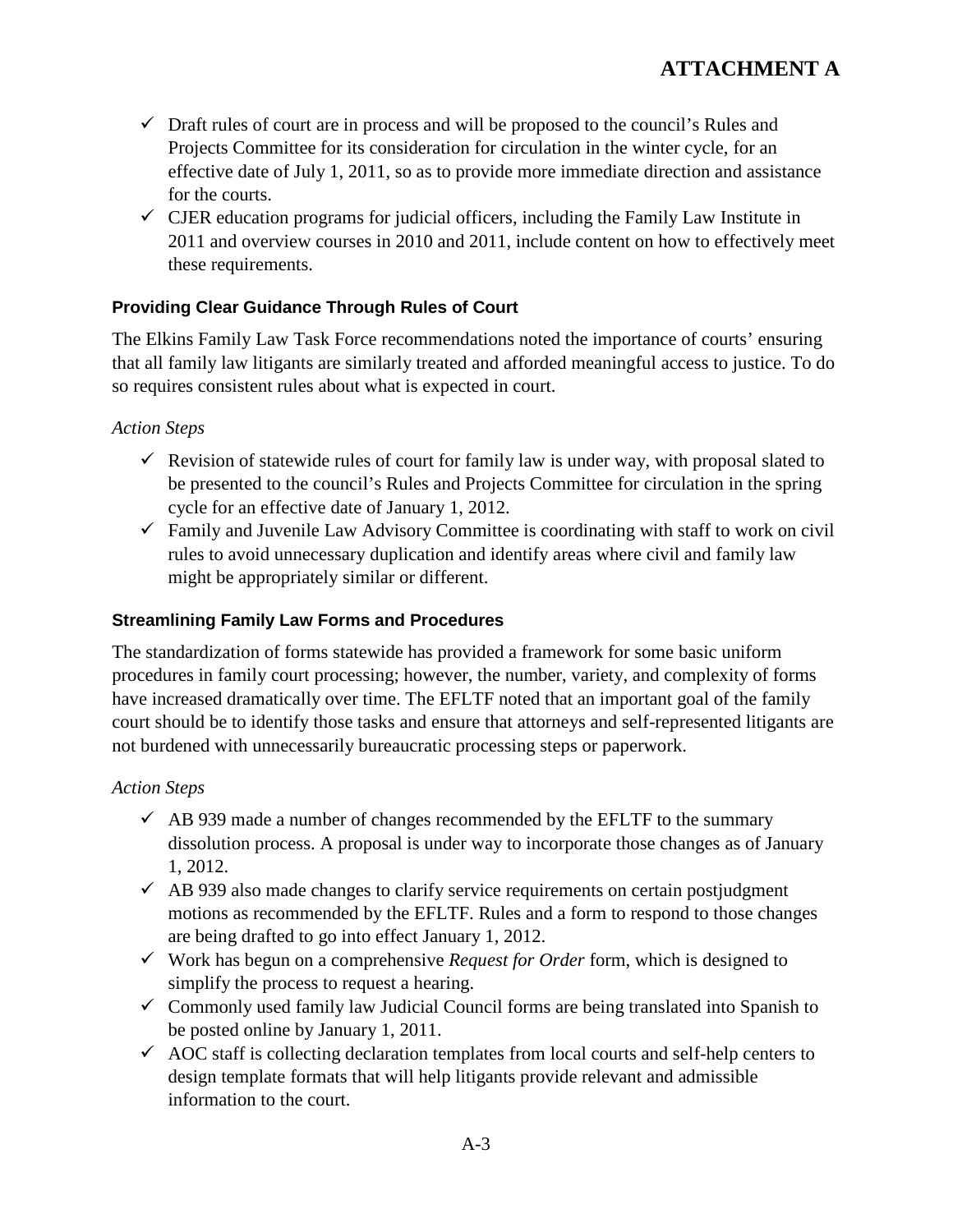## **Standardizing Default and Uncontested Process Statewide**

Judgment processing procedures differ from county to county and from one court location to another even within the same county. The EFLTF recommended the establishment of a consistent statewide procedure for submitting and filing default and uncontested judgment.

## *Action Steps*

 $\checkmark$  Judicial officers and court staff from throughout the state held a planning meeting in November to develop a standard default and uncontested process based on the recommendations from the task force report.

#### **Scheduling Trials and Long-Cause Hearings**

The EFLTF noted that combined with good caseflow management, scheduling trials and longcause hearings so that they can be completed without undue interruption can be effectively implemented within a direct calendaring system in family law just as it has been in other civil case types.

#### *Action Steps*

- $\checkmark$  A family and juvenile law summit, which was held in June 2010 in conjunction with Beyond the Bench, discussed best practices in scheduling trials and long-cause hearings.
- $\checkmark$  Discussion of these scheduling practices is being included in CJER educational materials for judicial officers.
- $\checkmark$  A draft rule on scheduling trials is to be included in the rules of court proposal to become effective January 1, 2012.

#### **Improving Domestic Violence Procedures**

The EFLTF acknowledged the work currently being undertaken to implement recommendations made to the council by the Domestic Violence Practice and Procedure Task Force and developed additional recommendations for improving the handling of domestic violence matters in family law.

- $\checkmark$  AB 939 clarifies that custody and visitation orders survive the termination of a permanent restraining order.
- $\checkmark$  AB 939 authorizes family law courts hearing Domestic Violence Prevention Act cases to accept stipulations regarding paternity and enter parentage judgments in uncontested parentage matters without the parties' having to file separate parentage actions. This procedure is intended to increase access to the courts, use court resources more efficiently, and more effectively protect children in these matters.
- $\checkmark$  Drafting of proposed revisions to the relevant existing forms to accommodate these changes are in process and are scheduled to be circulated for comment to go into effect on January 1, 2012.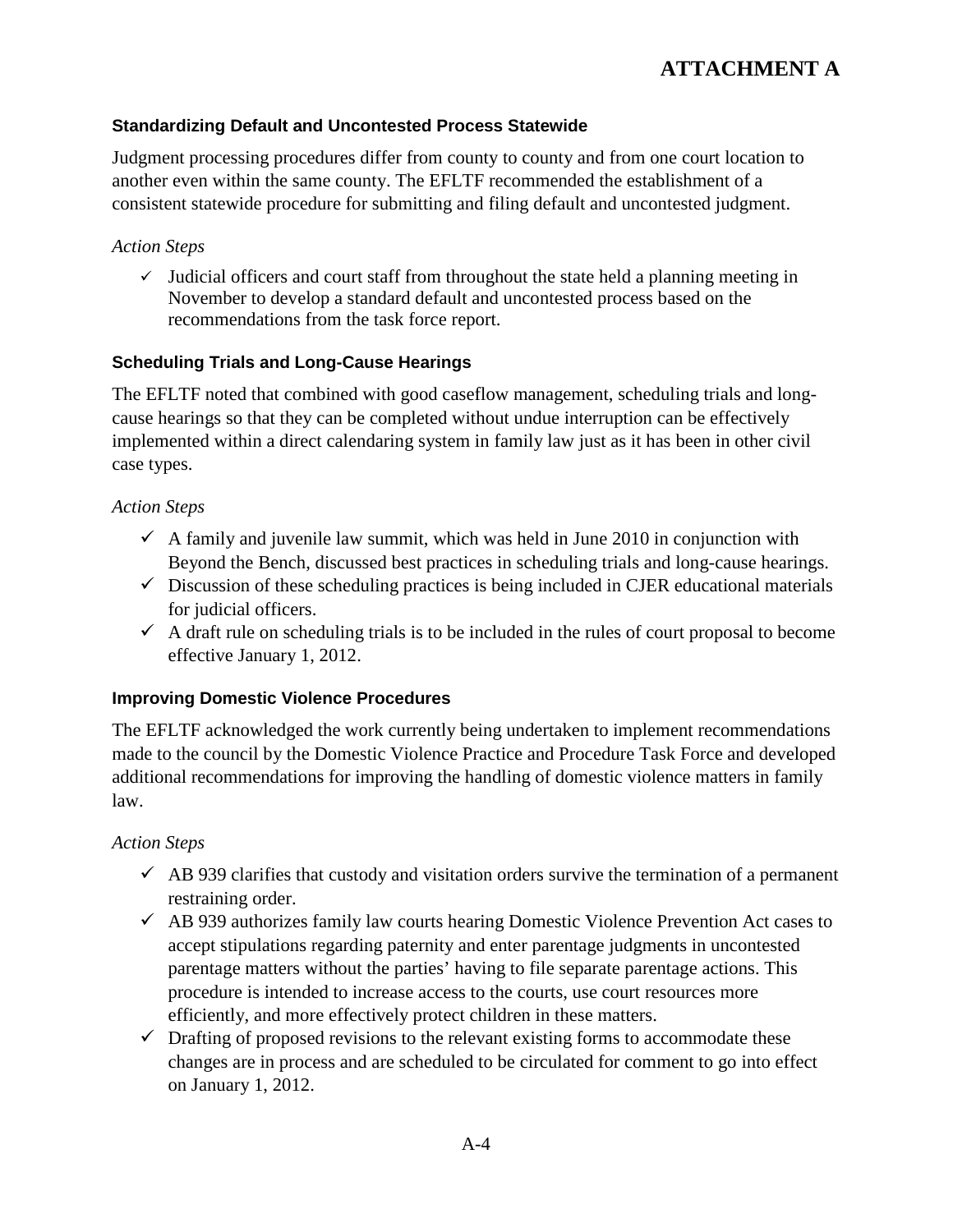$\checkmark$  Seven regional trainings were held throughout the state September through November 2010 for child custody mediators and family law judicial officers with content focused on encouraging the development of local domestic violence procedures conforming to statewide rules of court and current statutory requirements.

#### **Accessing Mechanisms to Handle Perjury**

Based on concerns presented through the EFLTF's work, the task force recommended that the Judicial Council assess the adequacy of existing civil remedies to respond to both types of perjury, oral and written.

## *Action Steps*

 $\checkmark$  A number of issues were raised in the comment process for this recommendation, and they will be thoroughly reviewed as part of the recommended assessment of existing remedies. This work will start once the statutorily required rules and forms are complete.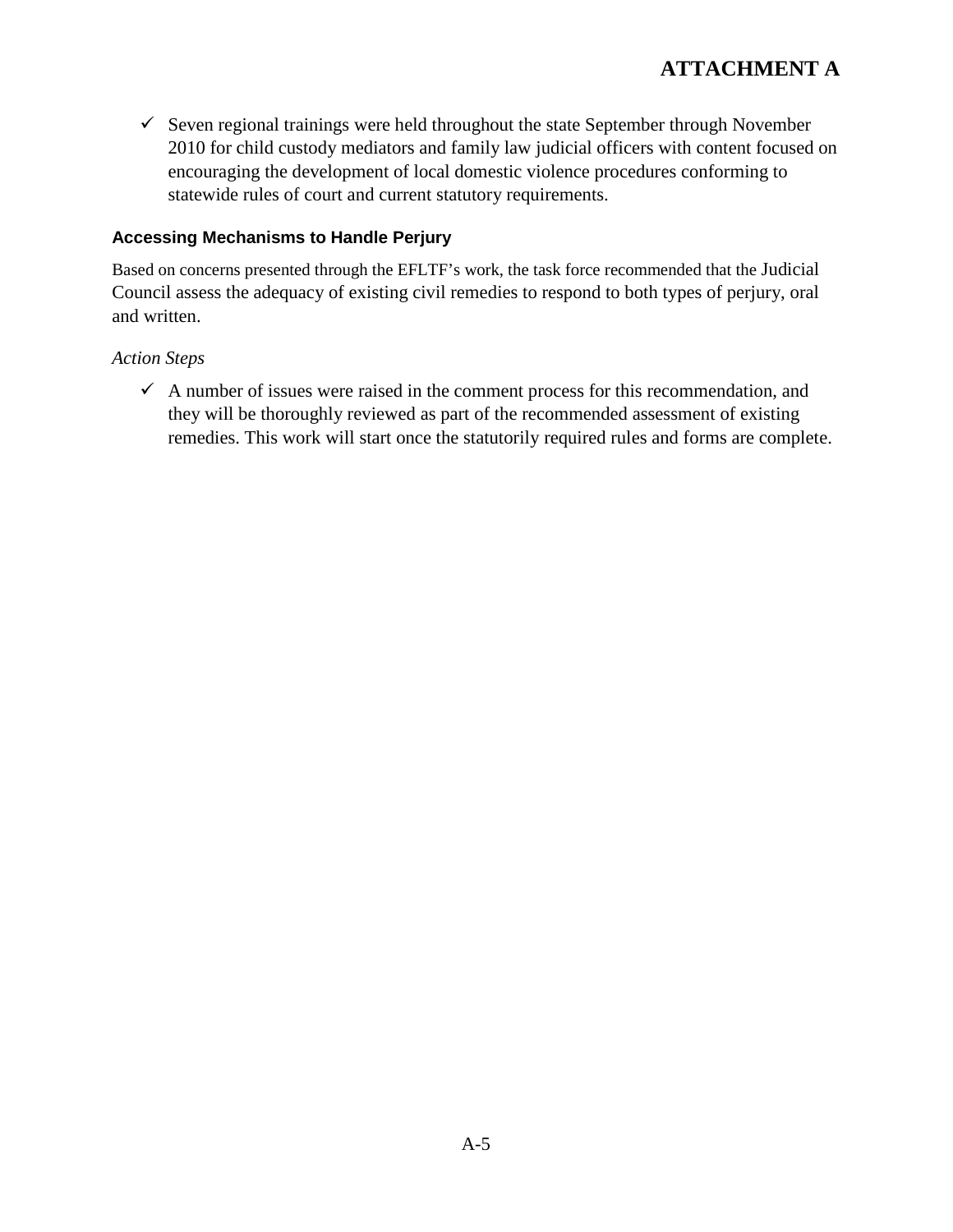# **II. More Effective Child Custody Procedures for a Better Court Experience for Families and Children**

#### **Improving Child Custody Procedures**

Contested child custody matters often involve complicated issues with long-term implications for families and children and, in some instances, require significant court resources. Recommendations in this section addressed the need for more resources to support improved child custody procedures and approaches that could be undertaken even with limited resources to improve the handling of these complex matters.

#### *Action Steps*

- $\checkmark$  Training programs for child custody mediators, evaluators, investigators and family law judicial officers in June 2010, at the Beyond the Bench Conference and at Fall Regional Trainings throughout the state, focused on the EFLTF recommendations and promising practices for implementation of the recommendations in this section.
- $\checkmark$  The Staff Workload Study (also known as the Resource Allocation Study) is examining the work of family court services staff in greater detail than in past studies, and in a separate effort, AOC staff have visited courts that have implemented effective child custody practices to better understand their processes and associated workload. The data from both studies will provide guidance to the courts in assessing the resources required to implement improved child custody procedures.
- $\overrightarrow{AB}$  939 requires that child custody mediators providing recommendations to the court be referred to as "child custody recommending counselors"; redraft of existing *Child Custody Information Sheet* (form FL-314-INFO) and development of a proposed new form providing information to litigants and the public on child custody procedures are in process.
- $\checkmark$  The family court services directors training program in fall 2010 focused on implementation of AB 939 and related EFLTF recommendations, including the requirement that recommendations be in writing and provided to the parties before the hearing.

#### **Providing Guidance for Children's Participation and the Appointment of Minor's Counsel**

The EFLTF heard from many people about the importance of finding ways to both include children, where appropriate, and protect them when necessary from additional, case-related conflict. Recommendations in this section sought to address these concerns.

#### *Action Steps*

 $\sim$  AB 1050 signed into law this year and effective January 1, 2012, requires courts to state reasons on the record if they decline to hear from children 14 years and older wishing to address the court and find ways of receiving information or input from children of all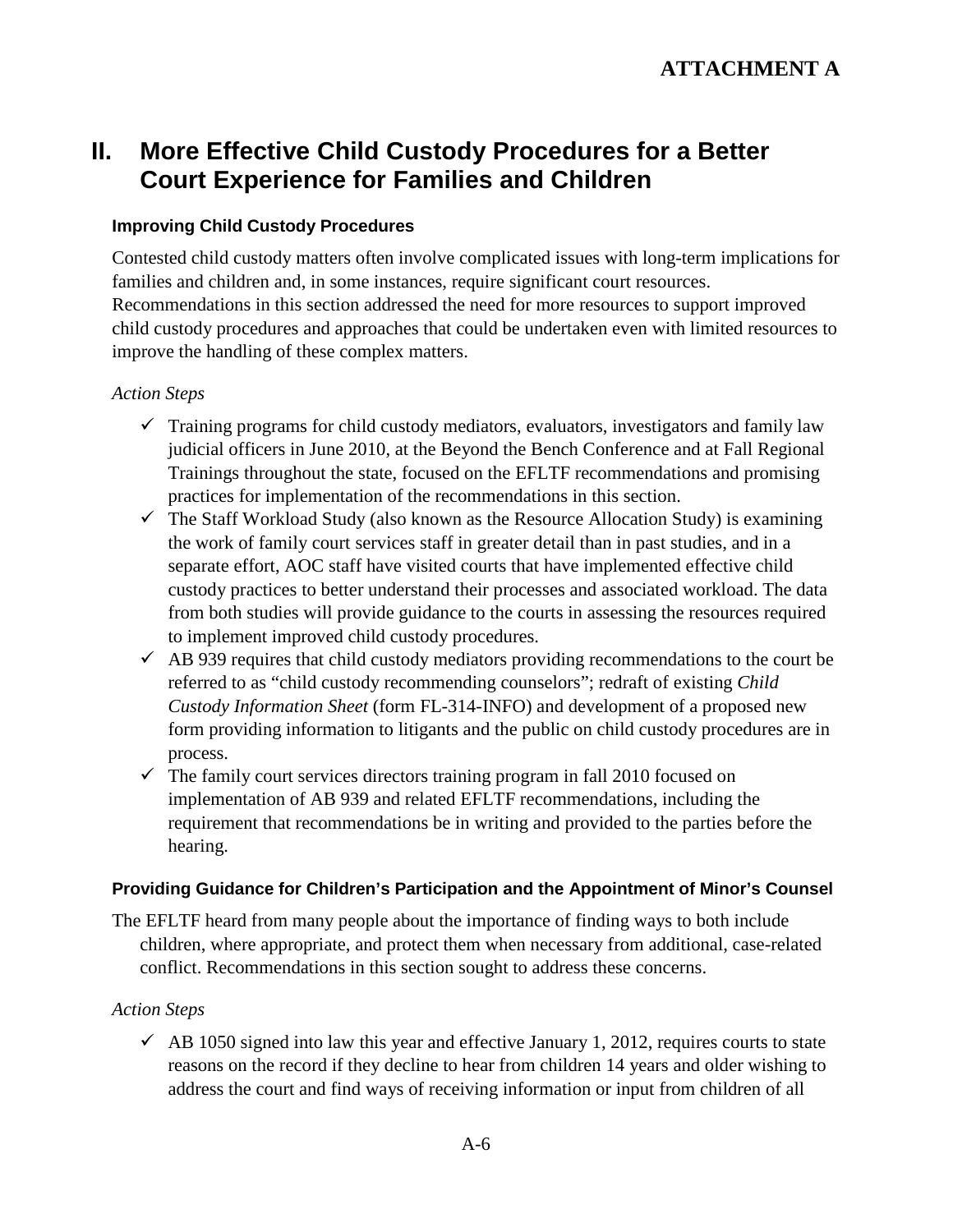ages if they are precluded from testifying; mandatory rule of court is in process for proposed circulation for public comment in spring 2011.

- $\checkmark$  Regional trainings throughout the state from September through November for family law judicial officers and child custody mediators and evaluators included two-hour sessions on children's participation in family court, including implementation of task force recommendations and AB 1050.
- $\checkmark$  Implementation Task Force members coordinated with the Family Law Executive Committee and State Bar staff to develop training for minor's counsel statewide and locally.
- $\checkmark$  CJER training programs integrated education for judicial officers on appropriate use of minor's counsel and existing rules of court addressing minor's counsel appointment requirements.
- $\checkmark$  Reflecting the EFLTF recommendations, AB 939 amends Family Code Section 3151 to eliminate the requirement that minor's counsel submit a statement of issues and contentions.

## **Enhancing Children's Safety**

Family law courts are often confronted with issues involving allegations of child abuse, neglect, and violence in the home. The task force has heard many concerns about the safety and wellbeing of children and issues of children's participation in court proceedings and made recommendations for legislative and procedural changes to better address these concerns.

- $\checkmark$  Legislative changes including those in AB 939 implement recommendations providing that child welfare agencies may not use the fact that a family is in family court as a reason not to investigate allegations of abuse.
- $\checkmark$  Effective January 1, 2011, child welfare agencies will be authorized to provide information and copies of records to mediators and evaluators pursuant to Welfare and Institutions Code section 827.10, a new statute implementing the EFLTF recommendation.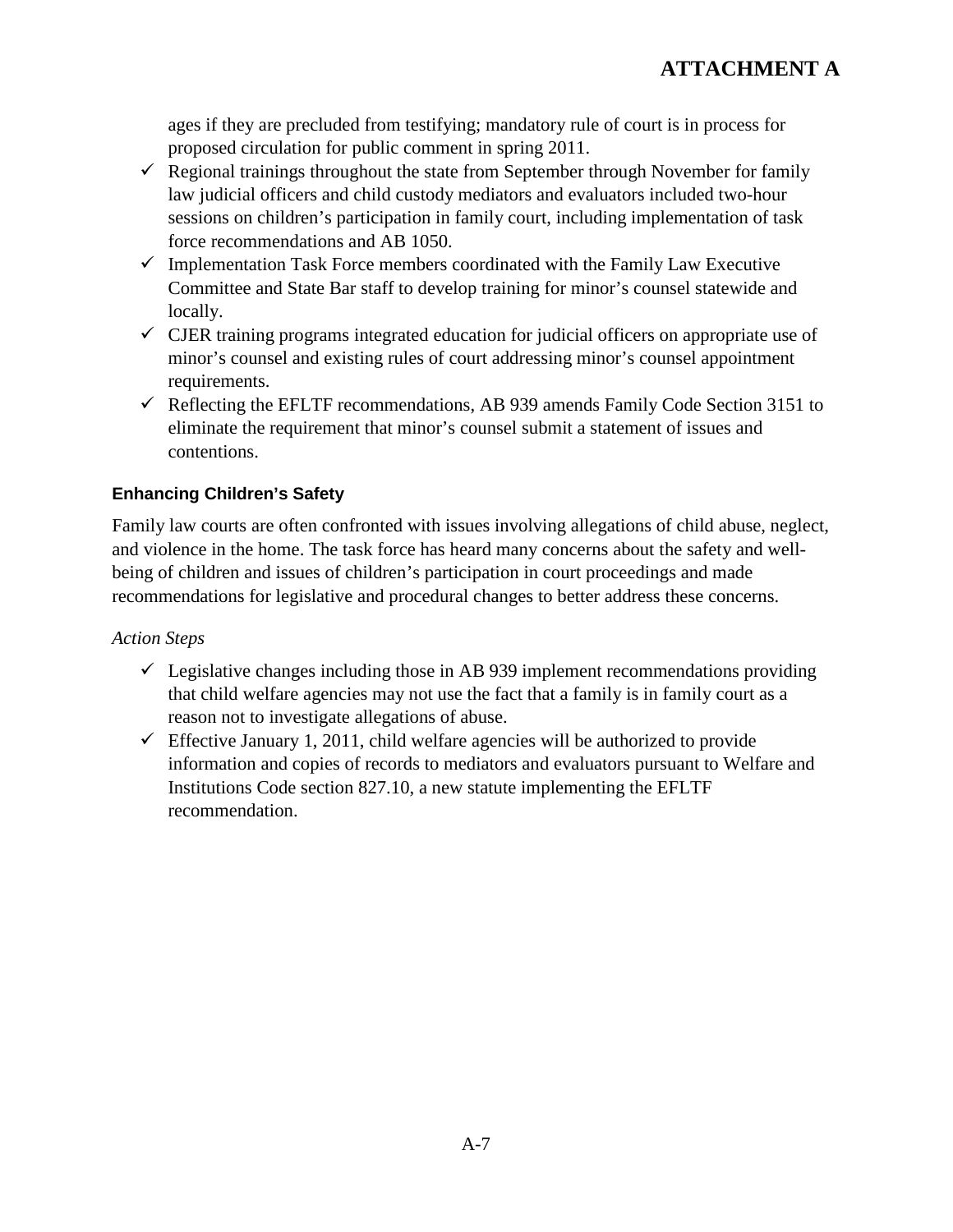# **III. Ensuring Meaningful Access to Justice for All Litigants**

## **Increasing the Availability of Legal Representation and Providing a Continuum of Legal Services**

The task force recognized that legal information and advice are critical in family law matters as the emotional and financial impact of family law issues cannot be overestimated; the recommendations in this section addressed the need to increase the availability of legal representation as well as provide alternatives to representation.

#### *Action Steps*

- $\overrightarrow{AB}$  939 amends various sections of the Family Code to provide that the court must consider attorney fee awards when requested.
- $\checkmark$  Development of rules forms for litigants to make requests for attorney's fees is in process, with forms to be adopted as of January 1, 2012.
- $\checkmark$  Coordination is under way with State Bar staff to identify ways to improve mentoring opportunities for family law attorneys.
- $\checkmark$  Coordination with the Shriver Civil Counsel Implementation Committee is under way to encourage proposals that provide representation in child custody and domestic violence matters.

#### **Improving Litigant Education**

The task force's recommendations in this section recognized that when litigants understand their legal rights and procedural requirements, court processes can be more effective and efficient, less frustrating, and more responsive to litigants' needs.

- $\checkmark$  Redesign of self-help website is under way, which will incorporate additional content regarding family law proceedings due to be launched in January 2011.
- $\checkmark$  Educational videos on presenting evidence, appellate procedures, how to proceed with family law cases, and use the self-help centers have been uploaded to the AOC's YouTube channel and will be incorporated into revised self-help website.
- $\checkmark$  Information sheets on child custody (parenting time) are being revised and developed to inform litigants about the mediation process.
- $\checkmark$  Information about the challenges of self-representation will be included in the updated self-help website.
- $\checkmark$  Access to Visitation Program requests for proposals circulated in fall 2010 provide limited funds for parent education programs.
- $\checkmark$  Workshops on providing information about settlement opportunities, as well as reviews of existing resources, will be included in family law training for self-help and legal services providers by AOC and Legal Aid Association in February 2011.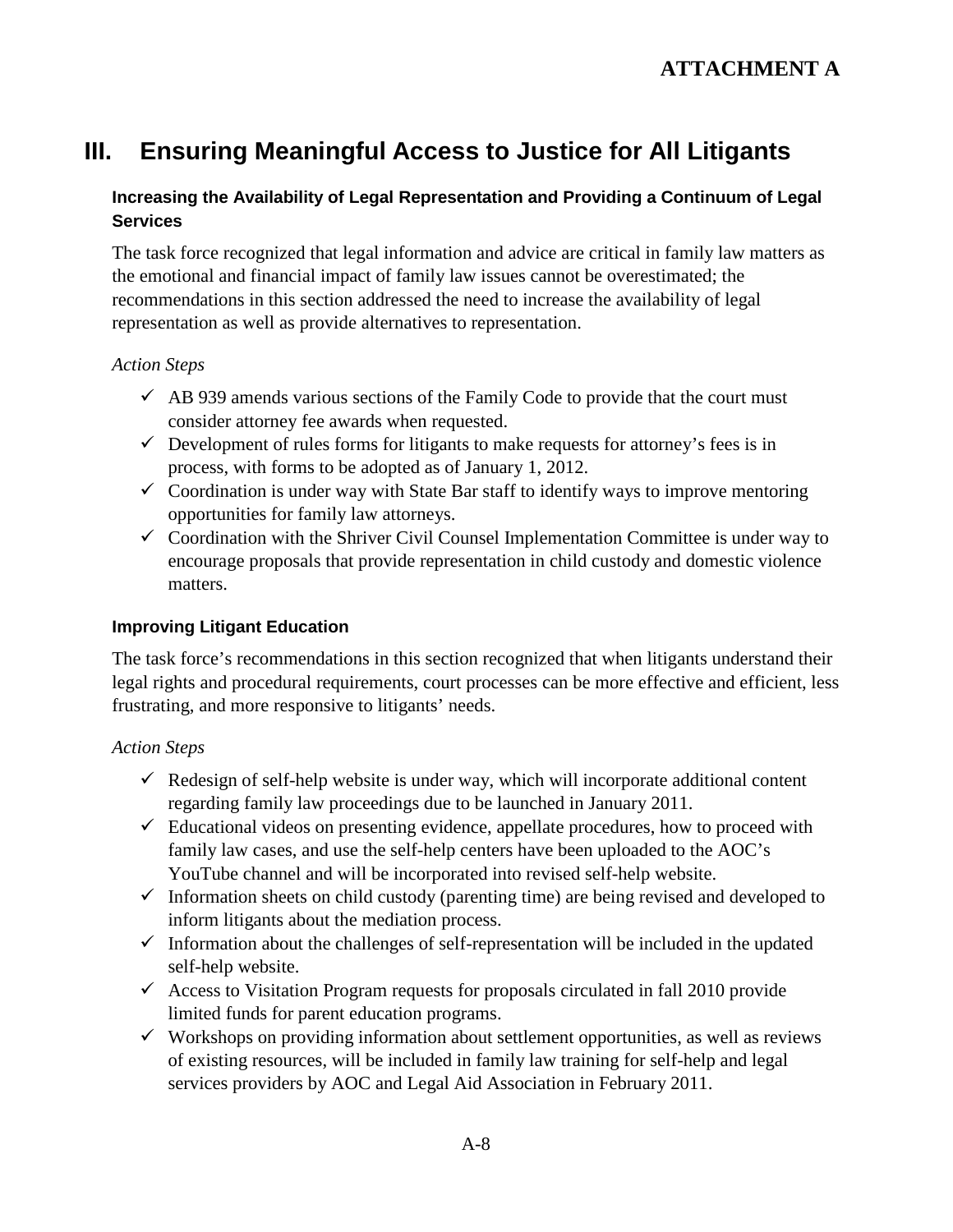## **ATTACHMENT A**

#### **Expanding Services to Assist Litigants in Resolving Their Cases**

Recognizing that many litigants in family law cases would prefer to be able to sit down with the other party and resolve the issues in their case without the necessity of appearing before a judicial officer, the EFLTF recommended that specific services be provided to assist litigants.

### *Action Steps*

- $\checkmark$  Proposed guidelines on the handling of cases involving domestic violence for non–child custody mediators are in development to be incorporated into revised rules of court for circulation in spring 2011.
- $\checkmark$  A software program to assist parents in creating a parenting agreement is in development.

#### **Providing Interpreters When Needed**

The EFLTF noted the need for increased availability of interpreters in family law cases and in child custody mediation.

#### *Action Steps*

- $\checkmark$  A request for full funding of interpreters in family law and domestic violence matters was prepared for the State Department of Finance.
- $\checkmark$  Coordination is under way with staff in the Court Interpreters Program of the AOC to implement recommendations on methods to enable courts to provide interpreters in family law matters.

#### **Making Court Facilities More Responsive to the Needs of Family Court Users**

Recognizing the reality of limited resources currently, the EFLTF noted that, ideally, family court facilities should offer a welcoming environment for court users, one that respects the unique and sensitive nature of family law cases, takes into account the need for family law litigants to access a variety of court-connected services, and maximizes convenience for court users.

#### *Action Steps*

 $\checkmark$  Coordination is under way with staff in the Office of Court Construction and Management of the AOC to implement recommendations on providing safe, accessible, and efficient court facilities for family law litigants.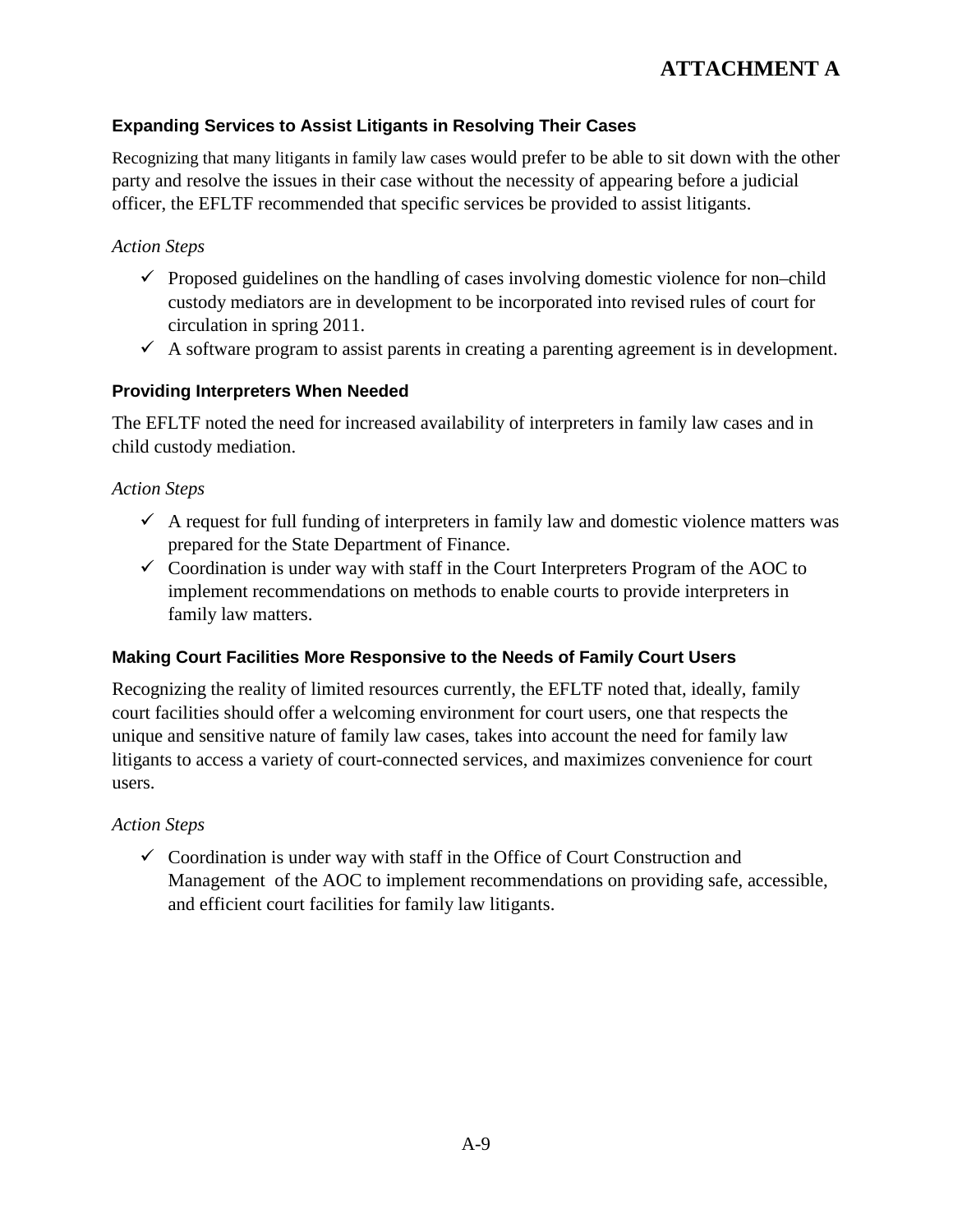# **IV. Enhancing the Status of, and Respect for, Family Law Litigants and the Family Law Process through Judicial Leadership**

### **Promoting Leadership, Accountability, and Better Use of Resources**

Many suggested changes can increase efficiency in the delivery of services in family law without adding resources; however, without significant additions of judicial officers and staff resources, courts will be unable to meet the crushing workload in family courts.

#### *Action Steps*

 $\checkmark$  The Judicial Needs Assessment and Staff Workload Study are currently being updated and have been expanded in scope and level of detail. The workload data gathered through these studies will help courts to compare actual resource allocation to that which is prescribed by the models.

#### **Improving Judicial Branch Education**

The EFLTF recommended education in a number of areas, including across the judicial branch. As noted in the final report, "[t]he ongoing need to offer education and training in the judicial branch provides opportunities to promote consistency throughout the state, share knowledge of and experiences with promising practices, and disseminate important information to judicial officers and court employees."

#### *Action Steps*

- $\checkmark$  The CJER Family Law Education Committee reviewed all recommendations from the task force and has committed to integrating content from the recommendations into all programs and educational efforts being developed for judicial officers.
- $\checkmark$  Family Law Institute and Family Law Summit planning is under way for April 2011 to include content on live testimony, case management, minor's counsel, and children's participation.
- $\checkmark$  Family Law Overview courses include content on children's participation and appropriate use of minor's counsel.
- Regional trainings throughout fall 2010 for child custody mediators and family law judicial officers provided workshops on children's participation and domestic violence.

#### **Increasing Public Information and Outreach**

The EFLTF identified multiple ways the public and courts would benefit from enhancing public information and outreach, including helping to ensure that court users make the most productive use of their time in court.